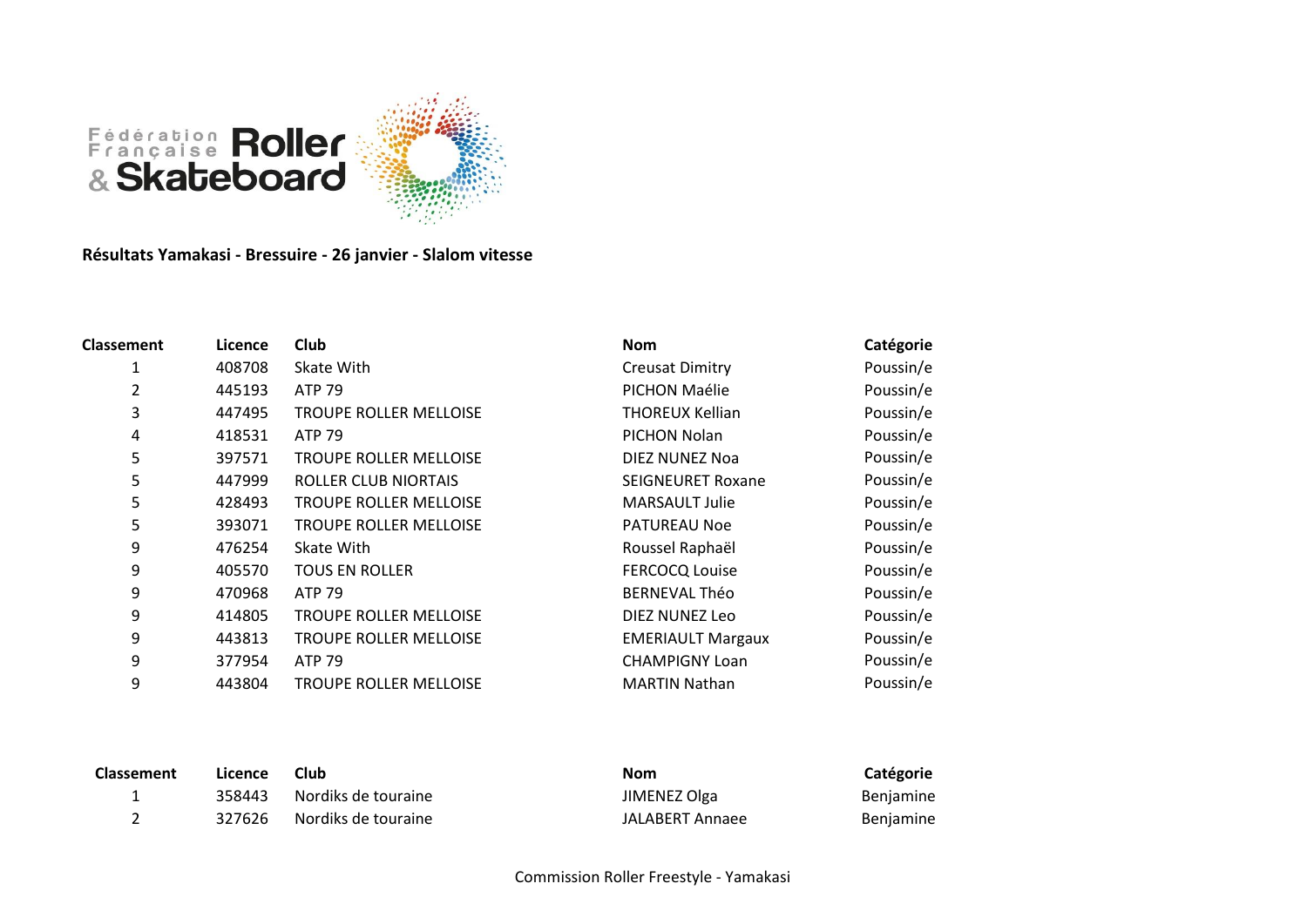|    | 401594 | <b>Roller Skating Bressuirais</b> | <b>BOISSINOT Ines</b>    | Benjamine |
|----|--------|-----------------------------------|--------------------------|-----------|
| 4  | 390938 | Nordiks de touraine               | <b>FLEURANT Maelle</b>   | Benjamine |
| 5. | 390815 | <b>TROUPE ROLLER MELLOISE</b>     | <b>ROULEAU Emmy</b>      | Benjamine |
|    | 444011 | <b>TOUS EN ROLLERS</b>            | <b>VOINEAU Louison</b>   | Benjamine |
| 5  | 384844 | Nordiks de touraine               | ESTIVAULX-LANDEL Louhann | Benjamine |

| <b>Classement</b> | Licence | Club                          | <b>Nom</b>                   | Catégorie |
|-------------------|---------|-------------------------------|------------------------------|-----------|
|                   | 365290  | <b>TROUPE ROLLER MELLOISE</b> | <b>JACQ Sonam</b>            | Benjamin  |
| 2                 | 420479  | <b>TOUS EN ROLLERS</b>        | <b>DUBOIS Nolan</b>          | Benjamin  |
| 3                 | 325901  | ATP 79                        | <b>CHAMPIGNY Yanis</b>       | Benjamin  |
| 4                 | 393064  | <b>TROUPE ROLLER MELLOISE</b> | <b>PATUREAU Mathis</b>       | Benjamin  |
| 5                 | 425942  | <b>TOUS EN ROLLERS</b>        | <b>HERMOUET Mathéo</b>       | Benjamin  |
| 5                 | 385613  | <b>TOUS EN ROLLERS</b>        | <b>ARNOULT-DOYEN Bastien</b> | Benjamin  |
|                   | 385636  | <b>TOUS EN ROLLERS</b>        | <b>BERNADINI Guillian</b>    | Benjamin  |

| <b>Classement</b> | Licence | Club                              | <b>Nom</b>               | Catégorie  |
|-------------------|---------|-----------------------------------|--------------------------|------------|
|                   | 347862  | <b>Roller Skating Bressuirais</b> | <b>REIGNIER Lenny</b>    | Minime F H |
| 2                 | 320661  | Nordiks de touraine               | DE VOORT Albane          | Minime F H |
| 3                 | 347857  | <b>Roller Skating Bressuirais</b> | <b>DUFOUR Sylvain</b>    | Minime F H |
| 4                 | 366236  | <b>Roller Skating Bressuirais</b> | <b>LORIGNE Charly</b>    | Minime F H |
| 5                 | 320660  | Nordiks de touraine               | DE VOORT Margaux         | Minime F H |
| 5                 | 328112  | Nordiks de touraine               | <b>CANTERRANNE Louna</b> | Minime F H |
| 5                 | 368835  | <b>TROUPE ROLLER MELLOISE</b>     | <b>JACQ Tinle</b>        | Minime F H |
| 5                 | 384819  | Nordiks de touraine               | <b>ASSELIN Thomas</b>    | Minime F H |

| <b>Classement</b> | Licence | <b>Club</b>                | Nom                    | Catégorie |
|-------------------|---------|----------------------------|------------------------|-----------|
|                   | 280419  | Roller Skating Bressuirais | MORIN Théo             | CJS F H   |
|                   | 341535  | <b>TOUS EN ROLLERS</b>     | <b>COQUELIN Freddy</b> | CJS F H   |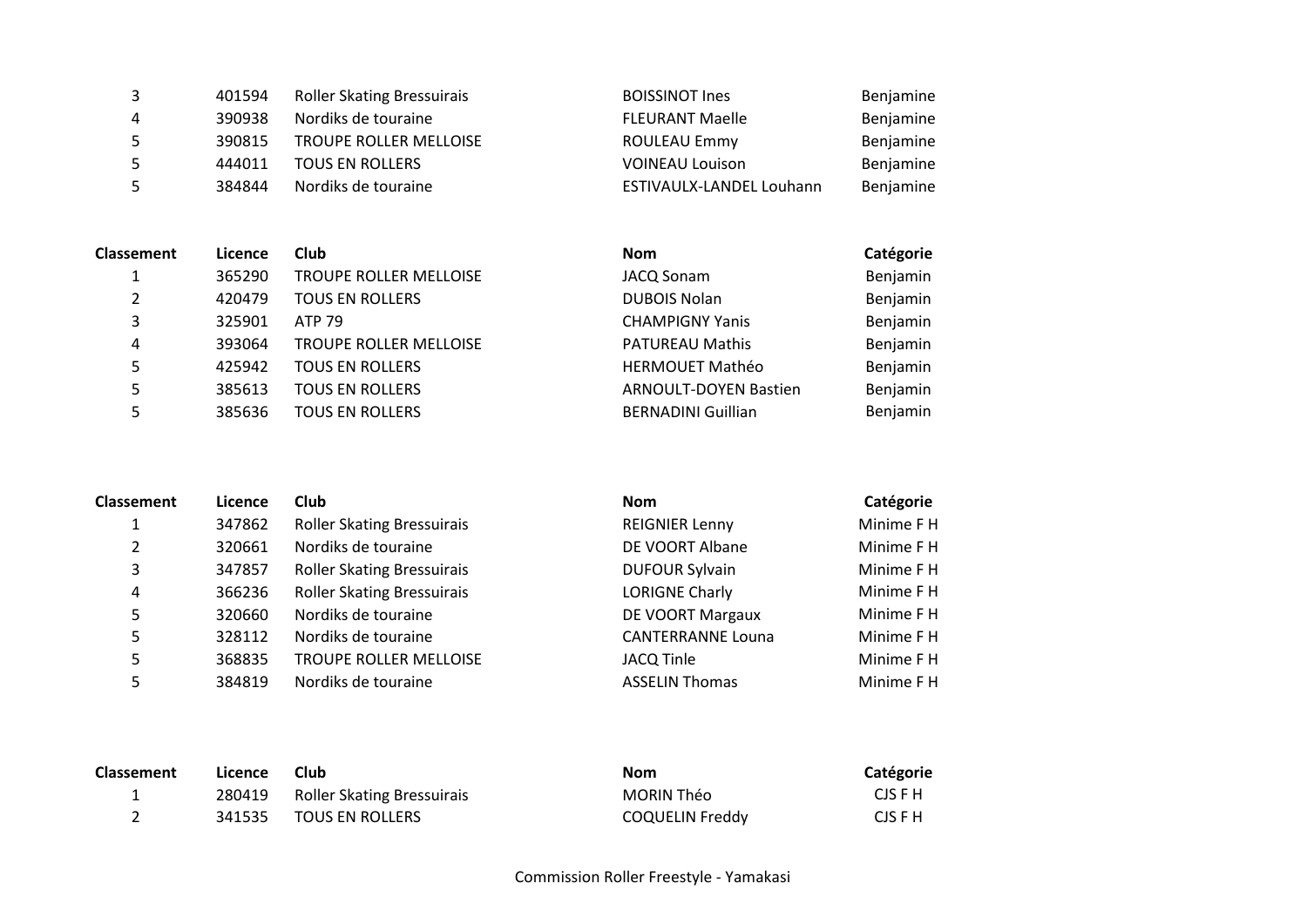| 3 | 290205 | <b>TOUS EN ROLLERS</b>            | <b>DUBREUIL Maxime</b>      | CJS F H |
|---|--------|-----------------------------------|-----------------------------|---------|
| 4 | 417289 | <b>Roller Skating Bressuirais</b> | <b>COUTAND Laura</b>        | CJS F H |
| 5 | 362038 | <b>TOUS EN ROLLERS</b>            | <b>GARNIER-MICHAUD Hugo</b> | CJS F H |
| 5 | 338181 | Skate With                        | Bizet Jonathan              | CJS F H |
| 5 | 152262 | Nordiks de touraine               | LUC Helene                  | CJS F H |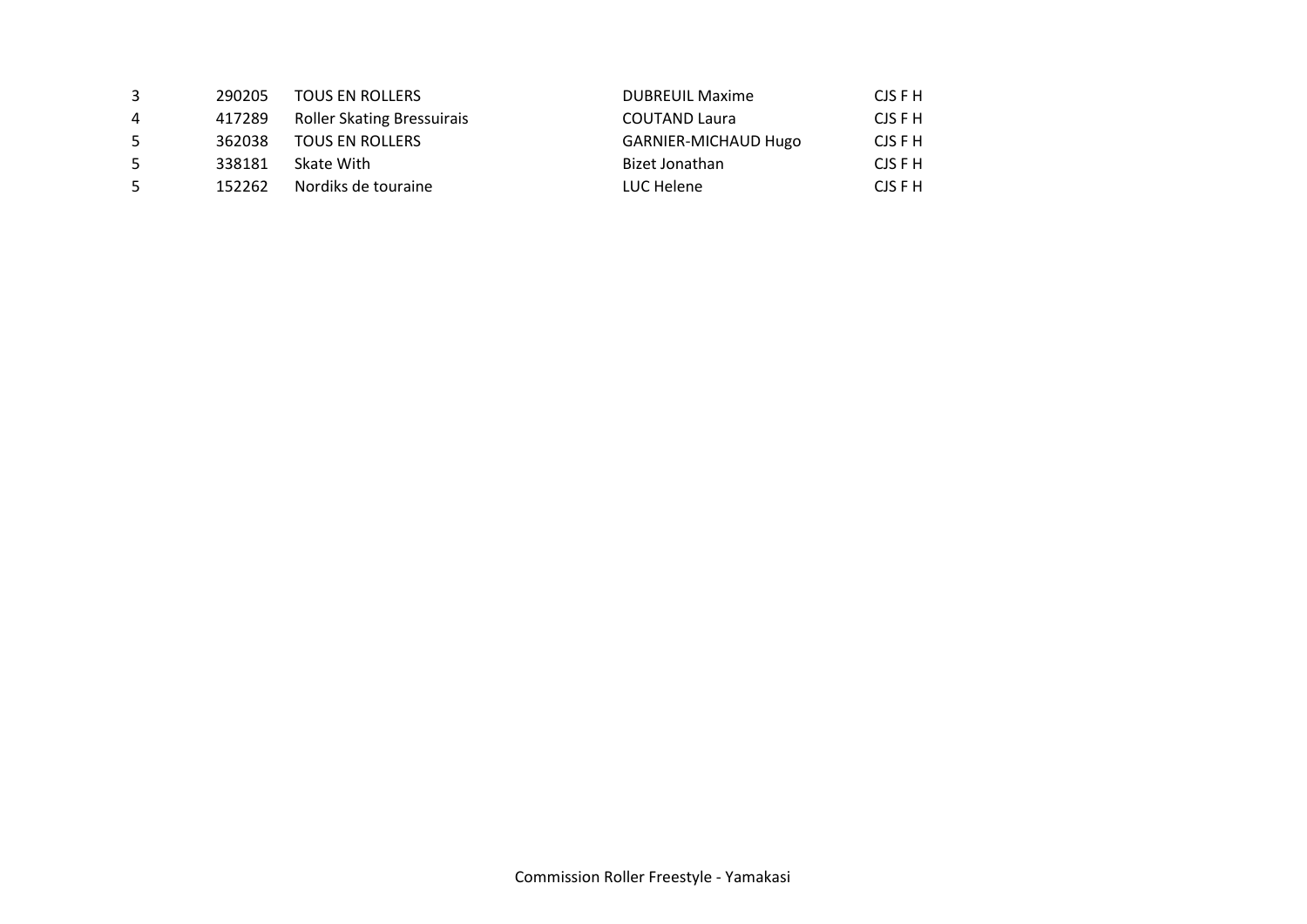

**Résultats Yamakasi - Bressuire - 26 janvier - Slalom classic**

## **Catégories Poussines & Benjamin(e)s**

|         |                                           |                                                      |      | Juge 1 |             |              | Juge 2       |       |             |       | Juge 3       |       |             |              |              |              |
|---------|-------------------------------------------|------------------------------------------------------|------|--------|-------------|--------------|--------------|-------|-------------|-------|--------------|-------|-------------|--------------|--------------|--------------|
| Licence |                                           | <b>Nom</b>                                           | Pén  | Tech   | <b>IArt</b> | <b>Total</b> | <b>Class</b> | Tech  | <b>IArt</b> | Total | <b>Class</b> | lTech | <b>IArt</b> | <b>Total</b> | <b>Class</b> | Som.des jugo |
|         | 358443 Nordiks de tourain JIMENEZ Olga    |                                                      | 2,00 |        | 57,00       | 55,00        | 1,00         | 55,00 |             | 53,00 | 1,00         |       | 42,00       | 49,00        | 2,00         | 4,00         |
|         |                                           | 327626 Nordiks de tourain JALABERT Annaee            | 1,00 |        | 52,00       | 51,00        | 2,00         | 52,00 |             | 51,00 | 2,00         |       | 60,00       | 59,00        | 1,00         | 5,00         |
|         |                                           | 390938 Nordiks de tourain FLEURANT Maelle            | 6,00 |        | 44,00       | 44,00        | 3,00         | 52,00 |             | 46,00 | 3,00         |       | 45,00       | 39,00        | 3,00         | 9,00         |
|         |                                           | 384844 Nordiks de tourain ESTIVAULX-LANDEL Lour 3,00 |      |        | 42,00       | 42,00        | 4,00         | 45,00 |             | 42,00 | 4,00         |       | 25,00       | 22,00        | 5,00         | 13,00        |
|         | 401594 Roller Skating Bres BOISSINOT Ines |                                                      | 1,00 |        | 41,00       | 41,00        | 5,00         | 42,00 |             | 41,00 | 5,00         |       | 30,00       | 29,00        | 4,00         | 14,00        |
|         | 476254 Skate With                         | Roussel Raphaël                                      | 4,00 |        | 21,00       | 21,00        | 6,00         | 20,00 |             | 16,00 | 6,00         |       | 15,00       | 11,00        | 7,00         | 19,00        |
|         | 408708 Skate With                         | <b>Creusat Dimitry</b>                               | 6,00 |        | 9,00        | 9,00         | 7,00         | 20,00 |             | 14,00 | 7,00         |       | 20,00       | 14,00        | 6,00         | 20,00        |

## **Catégories Minimes &CJS H**

|    |         |                                           |                                             |      |             | Juge 1     |              |              | Juge 2 |             |            |       |              | Juge 3      |            |       |              |              |
|----|---------|-------------------------------------------|---------------------------------------------|------|-------------|------------|--------------|--------------|--------|-------------|------------|-------|--------------|-------------|------------|-------|--------------|--------------|
|    | Licence |                                           | Nom                                         | Pén  | <b>Tech</b> | <b>Art</b> | <b>Total</b> | <b>Class</b> |        | <b>Tech</b> | <b>Art</b> | Total | <b>Class</b> | <b>Tech</b> | <b>Art</b> | Total | <b>Class</b> | Som. des jug |
|    |         |                                           | 320661 Nordiks de tourain DE VOORT Albane   | 3,00 | 60,00       |            | 61,00        | 1,00         |        |             | 55,00      | 52,00 | 1,00         |             | 72,00      | 69,00 | 1,00         | 3,00         |
|    |         |                                           | 328112 Nordiks de tourain CANTERRANNE Louna | 4,00 | 64,00       |            | 60,00        | 2,00         |        |             | 48,00      | 44,00 | 2,00         |             | 65,00      | 61,00 | 2,00         | 6,00         |
| 3  |         | 347862 Roller Skating Bres REIGNIER Lenny |                                             | 6,00 |             | 58,00      | 52,00        | 4,00         |        |             | 50,00      | 44,00 | 2,00         |             | 53,00      | 47,00 | 4,00         | 10,00        |
| 4  |         |                                           | 320660 Nordiks de tourain DE VOORT Margaux  | 5,00 | 60,00       |            | 55,00        | 3,00         |        |             | 45,00      | 40,00 | 6,00         |             | 60,00      | 55,00 | 3,00         | 12,00        |
|    |         | 347857 Roller Skating Bres DUFOUR Sylvain |                                             | 4,00 |             | 55,00      | 51,00        | 5,00         |        |             | 45,00      | 41,00 | 4,00         |             | 46,00      | 42,00 | 5,00         | 14,00        |
| 6  |         | 384819 Nordiks de tourain ASSELIN Thomas  |                                             | 4,00 |             | 50,00      | 45,00        | 6,00         |        |             | 45,00      | 41,00 | 4,00         |             | 40,00      | 36,00 | 6,00         | 16,00        |
|    |         | 152262 Nordiks de tourain LUC Helene      |                                             | 4,00 | 45,00       |            | 41,00        | 7,00         |        |             | 40,00      | 36,00 | 7,00         |             | 35,00      | 31,00 | 7,00         | 21,00        |
| 8  |         | 454537 Nordiks de tourain SCHEID Corinne  |                                             | 4,00 |             | 38,00      | 34,00        | 8,00         |        |             | 35,00      | 31,00 | 8,00         |             | 30,00      | 26,00 | 8,00         | 24,00        |
| 9  |         | 341535 TOUS EN ROLLERS COQUELIN Fredv     |                                             | 3,00 |             | 35,00      | 32,00        | 9,00         |        |             | 30,00      | 27,00 | 9,00         |             | 18,00      | 15,00 | 9,00         | 27,00        |
| 10 |         |                                           | 290205 TOUS EN ROLLERS DUBREUIL Maxime      | 9,00 | 40,00       |            | 31,00        | 10,00        |        |             | 35,00      | 26,00 | 10,00        |             | 13,00      | 4,00  | 10,00        | 30,00        |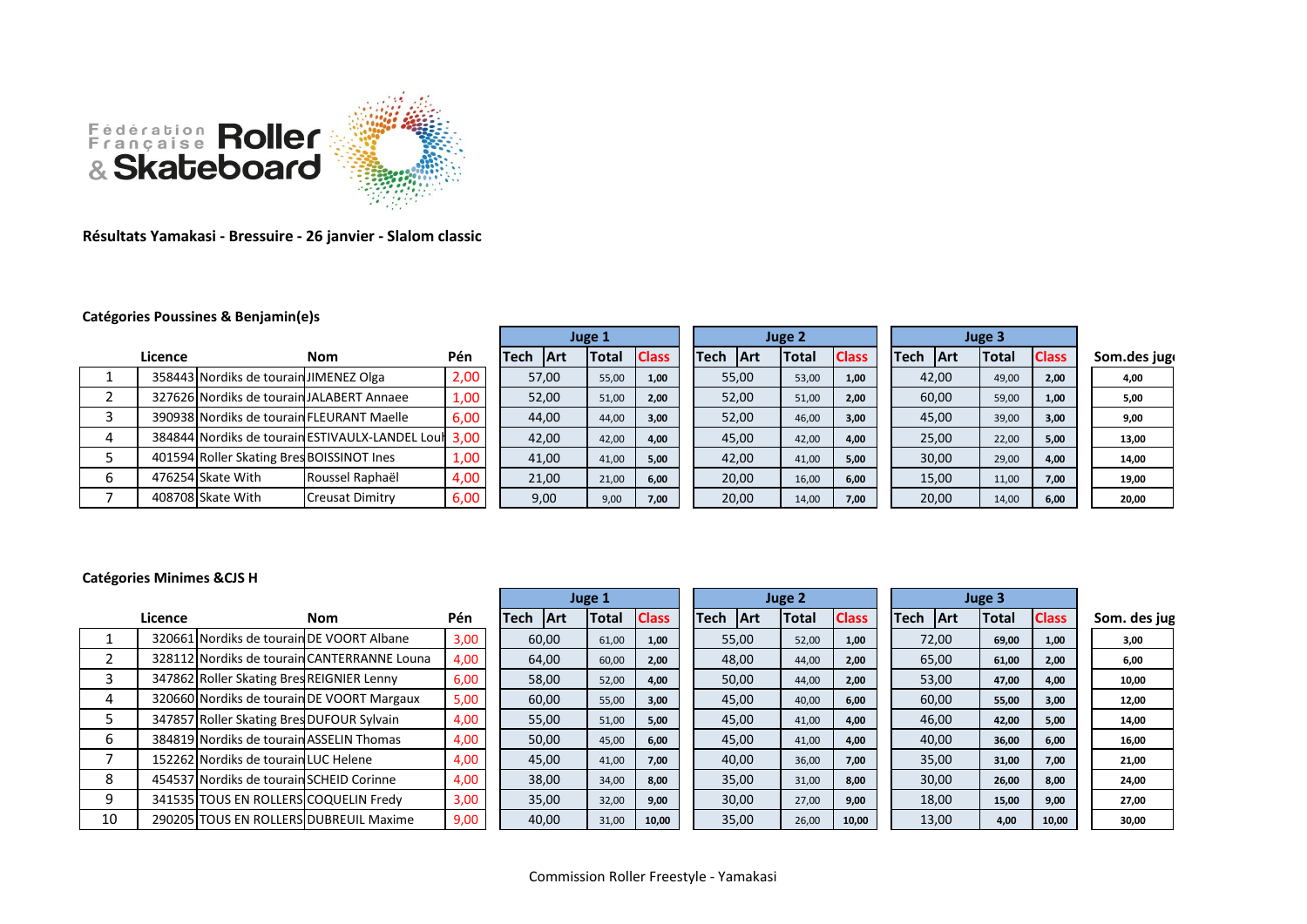

**Résultats Yamakasi - Bressuire - 26 janvier - Skatecross**

| <b>Classement</b> | Licence | Club                          | <b>Nom</b>             | Catégorie |
|-------------------|---------|-------------------------------|------------------------|-----------|
| 1                 | 418531  | <b>ATP 79</b>                 | PICHON Nolan           | Poussin   |
| 2                 | 328507  | <b>TOUS EN ROLLERS</b>        | <b>BOUFFARD Jules</b>  | Poussin   |
| 3                 | 397571  | <b>TROUPE ROLLER MELLOISE</b> | DIEZ NUNEZ Noa         | Poussin   |
| 4                 | 447495  | <b>TROUPE ROLLER MELLOISE</b> | <b>THOREUX Kellian</b> | Poussin   |
| 5                 | 393071  | <b>TROUPE ROLLER MELLOISE</b> | <b>PATUREAU Noe</b>    | Poussin   |
| 6                 | 443804  | <b>TROUPE ROLLER MELLOISE</b> | <b>MARTIN Nathan</b>   | Poussin   |
| 7                 | 347451  | ATP 79                        | <b>CHAMPIGNY Noé</b>   | Poussin   |
| 8                 | 470968  | <b>ATP 79</b>                 | <b>BERNEVAL Théo</b>   | Poussin   |
| 9                 | 408708  | Skate With                    | <b>Creusat Dimitry</b> | Poussin   |
| 10                | 476254  | Skate With                    | Roussel Raphaël        | Poussin   |
| 11                | 414805  | <b>TROUPE ROLLER MELLOISE</b> | DIEZ NUNEZ Leo         | Poussin   |
| 12                | 377954  | ATP 79                        | <b>CHAMPIGNY Loan</b>  | Poussin   |
|                   |         |                               |                        |           |

| <b>Classement</b> | Licence | <b>Club</b>                       | <b>Nom</b>               | Catégorie        |
|-------------------|---------|-----------------------------------|--------------------------|------------------|
|                   | 390815  | <b>TROUPE ROLLER MELLOISE</b>     | <b>ROULEAU Emmy</b>      | Pous / Benjamine |
| 2                 | 447999  | ROLLER CLUB NIORTAIS              | <b>SEIGNEURET Roxane</b> | Pous / Benjamine |
| 3                 | 401594  | <b>Roller Skating Bressuirais</b> | <b>BOISSINOT Ines</b>    | Pous / Benjamine |
| 4                 | 428493  | TROUPE ROLLER MELLOISE            | <b>MARSAULT Julie</b>    | Pous / Benjamine |
| 5                 | 444011  | <b>TOUS EN ROLLERS</b>            | <b>VOINEAU Louison</b>   | Pous / Benjamine |